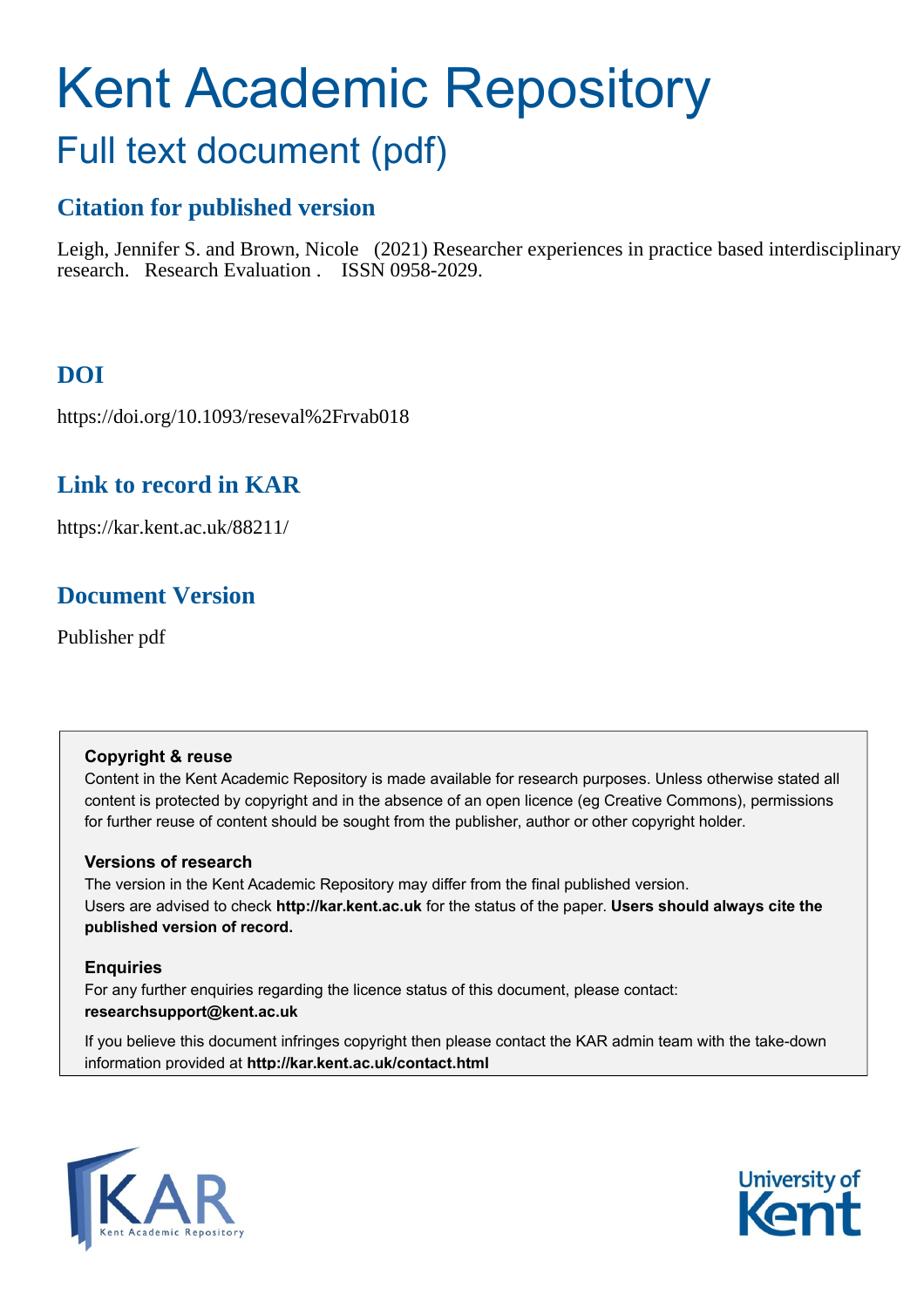**OXFORD** 

## Researcher experiences in practice-based interdisciplinary research

Jennifer Leigh  $\bigcirc^{1,*}$  and Nicole Brown  $\bigcirc^{2}$ 

<sup>1</sup>Centre for the Study of Higher Education, University of Kent, Canterbury, Kent, CT2 7NQ, UK and <sup>2</sup>Department of Culture, Communication and Media, University College London Institute of Education, 20 Bedford Way, London WC1H 0AL, UK

\*Corresponding author. Email: j.s.leigh@kent.ac.uk.

#### Abstract

This article reports on a study that followed up on an initial interdisciplinary project and focused specifically on the experiences of researchers involved in practice-based interdisciplinary research. We share an approach to research evaluation that focuses on the experiences of those conducting the research rather than the outputs. The study allowed those involved in the initial successful project to reflect *post hoc* on their experiences. We show that neglecting fundamental conceptions about how the research is conceptualized can lead to challenges with the research itself. In addition to alternative understandings of research and concepts, practical and logistical issues, whilst seeming trivial, feed into communication issues such as misunderstanding of terms and language. We argue that tensions and confusions around the very nature of the research what was being researched, and what was valued as research, epistemological differences between the disciplinary perspectives—need to be explored and interrogated in order to maximize the benefits of interdisciplinary research. We conclude with considerations of the relationship between interdisciplinary research in a team and identity work of team members, and the implications this may have for research design, an area of research evaluation that certainly needs further exploration.

Key words: interdisciplinary; research; higher education; teams; practice-based

Researchers are increasingly being encouraged to undertake interdisciplinary research. In fact, the phrase has become something of a 'mantra' (Metzger and Zare 1999; Klein 2008). Trends towards interdisciplinary approaches are widely seen as a means of finding innovative solutions (Jacob 2015), as specialists from different fields lend their respective expertise to a research project, especially where links to industry, business, and organizations are concerned (Carayol and Thi 2005). Interdisciplinarity can indeed result in creative breakthroughs, and it can be used to tackle complex or practical problems (Moti 1997). Whilst interdisciplinary research is increasingly promoted by funders, it can be fraught with difficulties (Gewin 2014), and such collaborations can encounter paradigmatic issues (Frodeman, Klein and Mitcham 2010). Some fields of research have characteristic and accepted models of inquiry, and it can be challenging to come up with an agreed set of conceptual principles that underlie an interdisciplinary project (Massey et al. 2006). Teams who conduct interdisciplinary research are a particular area

of study (Reiter-Palmon et al. 2017), with 'how to do interdisciplinary research' (Fiore 2008: 251) being one larger area of interest alongside with how to judge or review interdisciplinary research (e.g. Laudel 2006; Shimada et al. 2007). Evaluation studies of interdisciplinary research focus specifically on assessment criteria and rubrics (e.g. Halfpenny and Miles 1993; Mansilla 2006), as a focus on one disciplinary approach obviously is insufficient to account for the balance required across disciplines (Mansilla 2006). In this article, we evaluate research from the perspectives of the researchers themselves, and consider how this may in turn have implications for research design.

Interdisciplinarity can be defined in terms of task, process, product, or usage (Porter and Chubin 1985). Universities, though historically structured into disciplinary schools or departments, are increasingly favouring multi-disciplinary groups or structures (Friedman and Worden 2016; Hall et al. 2008). Multi-disciplinarity implies that teams from different disciplines collaborate to work on a single project; inter- or trans-disciplinary implies work between

 $\heartsuit$ The Author(s) 2021. Published by Oxford University Press. 421

This is an Open Access article distributed under the terms of the Creative Commons Attribution License (https://creativecommons.org/licenses/by/4.0/), which permits unrestricted reuse, distribution, and reproduction in any medium, provided the original work is properly cited.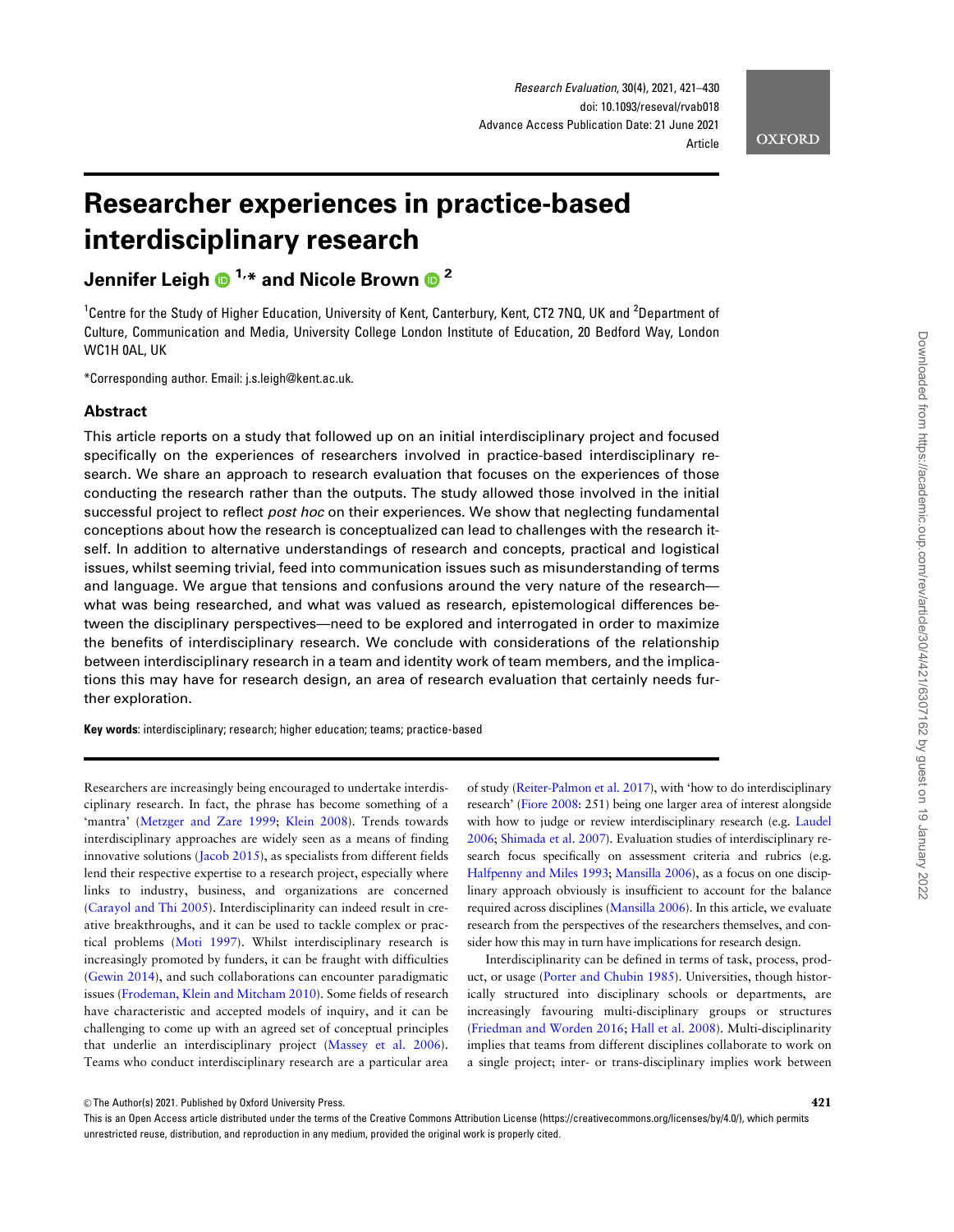422 Research Evaluation, 2021, Vol. 30, No. 4

individuals or teams that cross-disciplinary boundaries. Interdisciplinary and collaborative approaches have been utilized in university teaching (Thompson and Kleine 2015) and writing (Lowry, Curtis and Lowry 2004), as well as research. However, the legitimacy of interdisciplinary knowledge production has been questioned (Greckhamer et al. 2008).

Such research is actively promoted and written about (Morrison, Dobbie and McDonald 2003; Gray 2008; Bossio et al. 2014), but often from the point of view of the results rather than the experience of those involved in the research. For example, the science of team science can be used to specifically examine how interdisciplinary teams function (Stokols et al. 2008), the attributes that make an interdisciplinary team (Lakhani, Benzies and Hayden 2012), and the principles of good interdisciplinary team work (Nancarrow et al. 2013).

In an academy where 'sciences and the humanities are like two very large and diverse countries separated by a wide river' (Harpham 2015: 223) and 'boundary crossing has been described as a risky endeavour' (Geschwind and Melin 2016: 25), what are the experiences of researchers involved in these projects? What are the practical and epistemological difficulties involved, and how can they be solved? What then are the implications for research evaluation and design? The experiences of those who undertake such research, or who work within interdisciplinary teams, are largely underexplored and there is little research around the experiences of undertaking such work within a practice-based setting. This article reports on a study that followed up on an initial project that was intended to be interdisciplinary, and focussed specifically on the experiences of researchers involved in practice-based interdisciplinary research. It sets out a case study of what interdisciplinary work can look and feel like to those who are involved, in order to add a personal and experiential dimension to the body of work on interdisciplinarity. The study allowed those involved to reflect post hoc on the project, and to reflect on their experiences in a way that was not built in to the original study. In the following, we show that neglecting fundamental conceptions about how the research is conceptualized can lead to challenges with the research itself. Practical and logistical issues, whilst seeming trivial, feed into communication issues such as misunderstanding of terms and language. We argue that tensions and confusions around the very nature of the research—what was being researched, and what was valued as research, epistemological differences between the disciplinary perspectives—need to be explored and interrogated in order to maximize the benefits of interdisciplinary research and to minimize misunderstandings. We conclude with considerations of the relationship between interdisciplinary research in a team and identity work of team members, and the implications these may have for research design, an area that certainly needs further exploration.

#### 1. Context and background

I (Jennifer) was a member of the original Imagining Autism project. This article arose from my experiences on the project, from my interests in reflective practice and embodiment (Leigh and Bailey 2013; Leigh 2016, 2017, 2019a,b,c), from informal and reflexive conversations and notes I had and made with principal researchers throughout, and the questions I had wanting to understand our experiences as researchers more.

Imagining Autism was conceived as an interdisciplinary collaboration between Drama, Psychology, and the Tizard Centre at

University of Kent, UK between 2011 and 2014. The project investigated the potential of drama and performance to impact upon the key diagnostic features of autism: communication, social interaction, and social imagination. The collaboration was initiated by drama researchers who believed that their intervention methods would be beneficial for autistic children. The Imagining Autism project was in effect testing and evaluating a programme of practical workshops. The Imagining Autism team was a group according to Keyton and Heylen's (2017) definition, however, some members, particularly those who were not principal (PI) or co-investigators (Co-Is), may have felt more disconnected. Whilst the team had a 'shared vision' (Hare and O'Neill 2000), they were not strictly an academic peer group, in part because of the hierarchy and nature of the sub-teams that comprised the project. Only the PI and Co-Is were involved with the research design of the project. Three subteams were involved in the original Imagining Autism project. One comprised of the researchers who collected data in the schools from the children, parents, and teachers, and this is the team that was project managed by Jennifer Leigh. A second sub-team was comprised of mostly post-graduate psychologists who analysed some of the data. The third team was the drama practitioners who delivered the programme. This article does not report the findings relative to the outcomes of the project team, as these are reported elsewhere (Shaughnessy and Trimingham 2016; Trimingham and Shaughnessy 2016; Beadle-Brown et al. 2018). Instead, it reports on a secondary research project that focussed on the experiences of the researchers involved, as they reflected on their participation in the interdisciplinary research and what it meant to them.

#### 2. Research approach and methods

For this research, we took a phenomenological approach with qualitative, reflective, and autoethnographic research methods to explore how the researchers, drama practitioners, and psychologists made sense of their personal experiences as team members. Phenomenology is a form of enquiry concerned with the nature of human experience and is a rigorous qualitative approach used to study everyday human activities and experiences (Pollio, Henley and Thompson 1997). As such, it is a methodological approach that is congruent with the approaches used within the drama aspect of the original research project, which was informed by a phenomenological and cognitive neuroscience perspective (Shaughnessy and Trimingham 2016). This approach uses reflections of experience to give meaning. A systematic reflection extends the shared understanding of meaningful experience. This approach values individual subjectivities and voices, and as such was appropriate to explore research questions concerned with experiences of being part of an interdisciplinary project.

After receiving ethical approval, I (Jennifer) conducted interviews with individuals from the three separate teams that formed Imagining Autism, and the PI and Co-Is. It was not possible to contact all the drama practitioners who had been involved. There were staff changes throughout the project, and not all contact details were current. It was also not possible to contact the post-graduate psychology researchers involved in data analysis, as again contact details were not held and many had moved on from the university. Counting myself, the total number of participants in this study was nine (one man and eight women). Interviews were semi-structured, but strongly aligned with the conceptualization of interviews as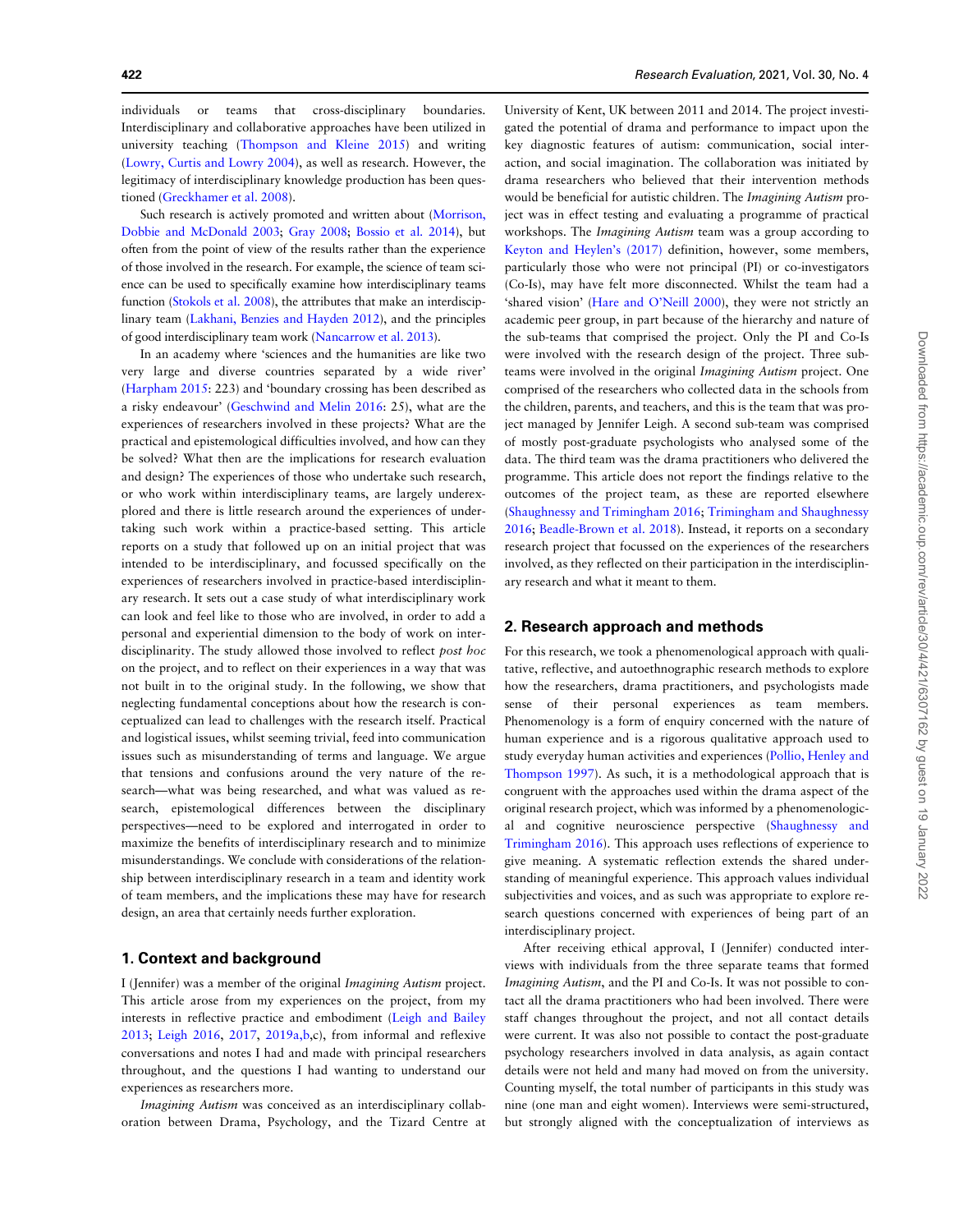interactions between researchers and participants (Brinkmann and Kvale 2015). As lead researcher who simultaneously held the role as a participant, I saw myself as a 'data traveller' (Brinkmann and Kvale 2015: 57) who was making sense of experiences and co-constructing meaning in collaboration with others. The interviews therefore truly were conversations with each participant that lasted for between 40 min and  $21/2$  h. We reflected on our roles within the project, what had been learned, and any positives and negatives about the experiences. These reflective interview conversations were transcribed verbatim to form one pillar of the data collected in this study. The second data source was autoethnography. As mentioned, my role in this study encompassed both researcher and researched, 'I research my participants and myself concurrently in an interactive process... Sometimes I am the researcher, sometimes the researched, and sometimes I am both' (Meerwald 2013: 45). With this in mind, it would have been negligent to ignore my own role within the original project, and even more so within the context of this second study. Despite criticism that autoethnography may be narcissistic and self-indulgent (Sparkes 2002), the self has long been accepted as a lens for the exploration of the cultural and social (Chang 2016). Where autoethnographic analysis is done well, it is systematic and focussed on the wider social and cultural issues rather than being limited to the immediate I-story. All data were therefore analysed from a phenomenological perspective (Leder 1990; Merleau-Ponty 2002). In practice, analysis involved an immersion in the data, committing to understanding and interpreting all the participants' experiences taking an embodied and reflective approach to the data analysis (Leigh 2016). Qualitative data analytic software was not used in this process, so as to maximize the craft element of the data analysis (James 2013). Individual themes were first identified through Jennifer's reflections on the lived experience of participating in Imagining Autism, and these informed the foci of the semi-structured interviews. Then a process of reading and re-reading the transcripts and reflecting on the emotional responses and vocal cues from the interviews as well as the emotional responses generated from these re-readings began. As an 'outsider' to the original project, Nicole Brown added a layer of rigour to the analysis. In our view, data analysis can never be an objective process through which themes emerge. Instead, the researcher is required to actively work with data in a transparent, reflexive, and critical manner (Brown 2019a,b). It was therefore Nicole's task to identify key plotlines in a hermeneutic spiral, delving deeper into the analytical process with each iteration. In several iterations, Nicole considered participants' initial responses by focusing on descriptive, linguistic, and conceptual elements within the data (Smith, Flowers and Larkin 2012: 84). At the first level of analysis, Nicole merely noted what participants said without interpreting the data. In her second iteration, Nicole added a first layer of analysis by concentrating on how participants communicated the content. Although this level of analysis is not equivalent to discourse analysis, it is similar in that it borrows the consideration of use of language features and pauses to explore the immediacy and relevance participants experience in relation to the content they convey. The third analytical iteration focussed on conceptual elements. These are initial tentative interpretations of the descriptive and linguistic elements in relation to the analysts, in this case, Nicole's, personal and professional experiences, skills, and knowledge, as per Gadamer's (1990/1960) understanding of hermeneutics:

a person trying to understand a text is prepared for it to tell him [sic] something ... But this kind of sensitivity involves neither neutrality with respect to content nor the extinction of one's self but the foregrounding and appropriation of one's own foremeanings and prejudices. The important thing is to be aware of one's own bias, so that the text can present itself in all its otherness and thus assert its own truth against one's own fore-meanings (Gadamer 1990/1960: 269).

Bearing in mind previous experiences and preconceptions and maintaining a particular focus on reflexivity, Nicole developed themes that were represented consistently across and within data, and that participants highlighted as relevant in relation to their personal experience of interdisciplinary research. The three key plotlines Nicole identified in the process are related to the conceptualization of research; language and communication; and the nature of the research. In order to demonstrate and evidence the interpretative analytical process, Nicole and Jennifer chose to employ the strategies of a reflective and narrative write-up of findings. The narrative approach to data analysis deliberately uses many and often long raw quotes and extracts from the data as they have the 'power to reveal the embodied experience' (Stephens 2011: 62) and allow readers to take different meanings from the same text, thus challenging the traditional approach expecting only one stream of meaning (Meerwald 2013). In order to preserve anonymity for the participants of this study, all participants except for Jennifer have been allocated a pseudonym from the top 100 baby names in Sweden. Direct quotations from the participants are identified to their pseudonym and the team they came from.

The main areas that Jennifer and the participants reflected on were the practical problems with conducting the project; issues with communication and terminology used between the teams; and the understandings of what constituted as research. In the next section, we will draw out some of the practical and emotional challenges of such work, including the time pressures, logistics, communication difficulties, and fundamental differences of ethos.

#### 3. Results and interpretation

The main themes that relate to the interdisciplinary nature of the project included the conceptualization of the research—practical issues to address in future projects of this kind; difficulties of communication, language, and terminology between the different research team members; and differences in the intentions behind the research, the concepts of what counted, the very nature of the research.

#### 3.1 Theme one: Conceptualization of research

#### 3.1.1 Practical issues

As project manager of one of the sub-teams, I (Jennifer) was very aware of the practical difficulties of conducting this interdisciplinary research project, and these were echoed by the participants. These experiences, particularly in practice-based settings, are the kind of experiences that are missing in the current academic literature. The design of Imagining Autism called for the drama practitioners and the research team to be blinded to each other's work, whilst the PI and Co-Is led the interdisciplinary project. This meant that each team were not to know the work that the other was doing with the children, by way of workshops, tests, or measures. This approach of blinding, common to clinical research trials, was integral to the PI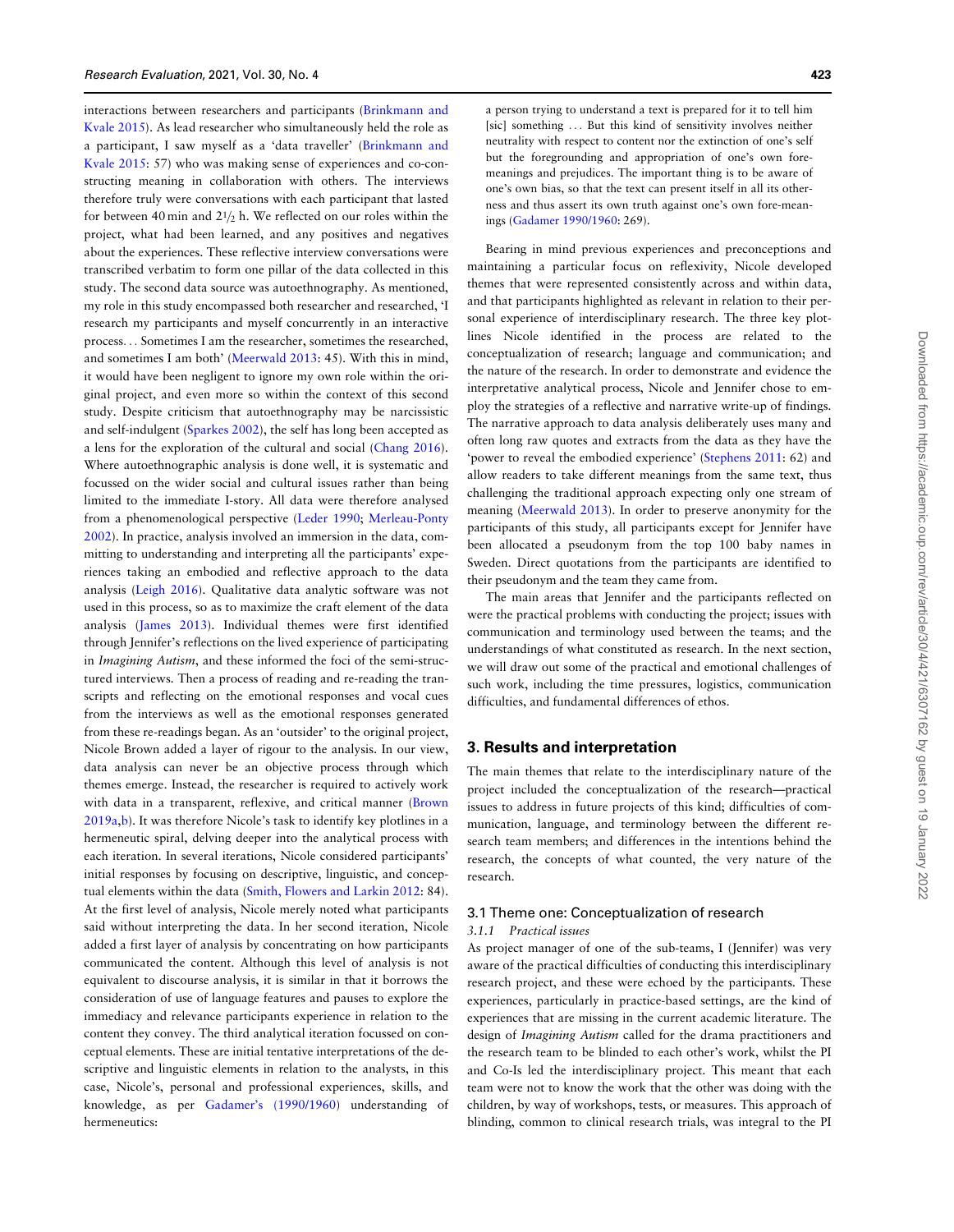and Co-Is' research design as it meant that the teams could not influence the outcome if they did not know what was being tested, or what was intended to happen in the workshops. In addition, the parents and teachers of the children were not told about the content of the workshops or tests so that any feedback they had was not influenced by them looking for affect. The blinding was included in order to give rigour.

The design of the project meant that the drama practitioners worked with the children in the three schools once a week for 10 weeks. They worked with one school at a time. The research team were present in each school regularly throughout the life of the project, over two academic years. They worked with the children individually for the baseline assessments and were in class for observations. On average, they would be in school for 10 days every term, and as a consequence they got to know the children and the staff at the schools quite well. I (Jennifer) reflected on this:

'We became a regular part of their academic life for that year that we were in and out...they recognised us, they knew us, and I think they were comfortable for the most part working with us. I think we did strike up relationships with the children that allowed us to work well with them'.

The development of such relationships was not accounted for in the PI and Co-Is research design, and when asked about the impact of such relationships, one psychologist commented 'I hope it was minimal' (Elias, Psychologist).

The schools participating in the project were unaware of the need for the blinding of the research team and the teachers to the project. The reasoning behind this had not been explained to them. A researcher reflected 'I think at times there was a lack of understanding about that and that probably was quite a tension for some of the schools'. Blinding limited the teams' ability to respond to changes, for example, the drama practitioners changed the order of the environments they presented to the children without informing the research team, which caused issues around repeatability.

As with many research projects, there were compromises with the timescale and issues around resources. All the participants in this study reflected on things that they would seek to change in future research. The blinding, whilst necessary for the research design, meant that teachers in particular were not familiarized with the project and could be resistant to it for practical or pedagogic reasons. The qualitative data from Imagining Autism were very rich, but it was only after the project had finished and the parents and teachers were aware of the work their children had been doing that they were able to attribute small changes or incidents to participation in the project.

The blinding inhibited the sub-teams' ability to reflect with each other on the processes of the research and to adapt to challenges. The practice of reflecting on and sharing the reflections from a project from the perspective of the researchers (Lingard et al. 2007) is unfortunately not common in the research literature. The Imagining Autism team reflected post hoc on this project; they are not a team that still exists. Whilst Imagining Autism was ongoing there was not the time to build in the kind of whole-group reflection that would have allowed the team to act in a complex and adaptive way to the challenges it faced (Ramos-Villagrasa et al. 2018). The interviews demonstrated that the researchers involved were not all self-aware about the conceptual and methodological assumptions that were embedded in the research design and implementation (Robinson 2008). Relevant knowledge was not always shared with all members

although this has been shown to improve effectiveness (Tesler et al. 2018). Similarly, the kind of day-to-day practical difficulties outlined above are those that are often elided from the literature around successful research projects. As might be expected from a multi-disciplinary project, team working was an issue (O'Cathain, Murphy and Nicholl 2008), as the sub-teams fragmented into their separate disciplinary identities to get on with their aspects of the research, and communication between the team members was not always clear.

#### 3.1.2 Power and motivation

One aspect that was highlighted in this study was the experiences of the more junior members of the team. In the current funding climate, it is often the PI and Co-Is who are involved with preparing research funding bids, and coming up with ideas and hypotheses. The day-to-day research is often carried out by research assistants, or research teams. The roles of team members are often well defined (Driskell et al. 2017). Imagining Autism was unusual in that in both the researcher and drama teams the lead researchers were also present and part of the work; however, they both employed additional support: research assistants; associates; and drama practitioners. The experience of research workers on short-term contracts is not within the scope of this article, but it is valuable to hear how the miscommunications outlined above translated into the day-to-day work of the research and drama teams on the ground. The psychologist research team and the drama practitioners both commented on their particular perceptions of the study. Without being PI or Co-Is, they had limited input into how the study was run, and though responsible for the delivering of the practical side (both performance and research), they were not involved in the design. Apart from the two drama academics who designed and delivered the practices, the drama practitioners were only employed for the duration of the performance work, and so were not necessarily aware of the ongoing analysis and findings of the study. The experiences touch on issues of power, similar to those found by Rogers-Dillon (2005) and are complicated by the interdisciplinary approach.

The practitioners and researchers at all levels talked about their initial perceptions of working on an interdisciplinary project, and what they perceived the benefits of working in this way might be. One researcher commented 'it was a different approach...Working or the anticipation of working closely with other departments' (Freja, Researcher). Similarly, a psychologist reflected:

'On the one hand working with people from the arts discipline was quite attractive and compelling because it offered a different experience to that which I'm used to, but on the other hand I was well aware from the start that it would likely be quite problematic in other ways, just because of the different approaches that we take.

My role [was] one of providing them with a methodological framework that was more robust than the frameworks that are currently used within drama based approaches' (Ebba, Psychology).

This exposes the underlying judgement of the psychological viewpoint towards the research practices of the drama practitioners. However, not all the participants reflected that the interdisciplinary nature of the work was what appealed to them about the project. One drama practitioner commented: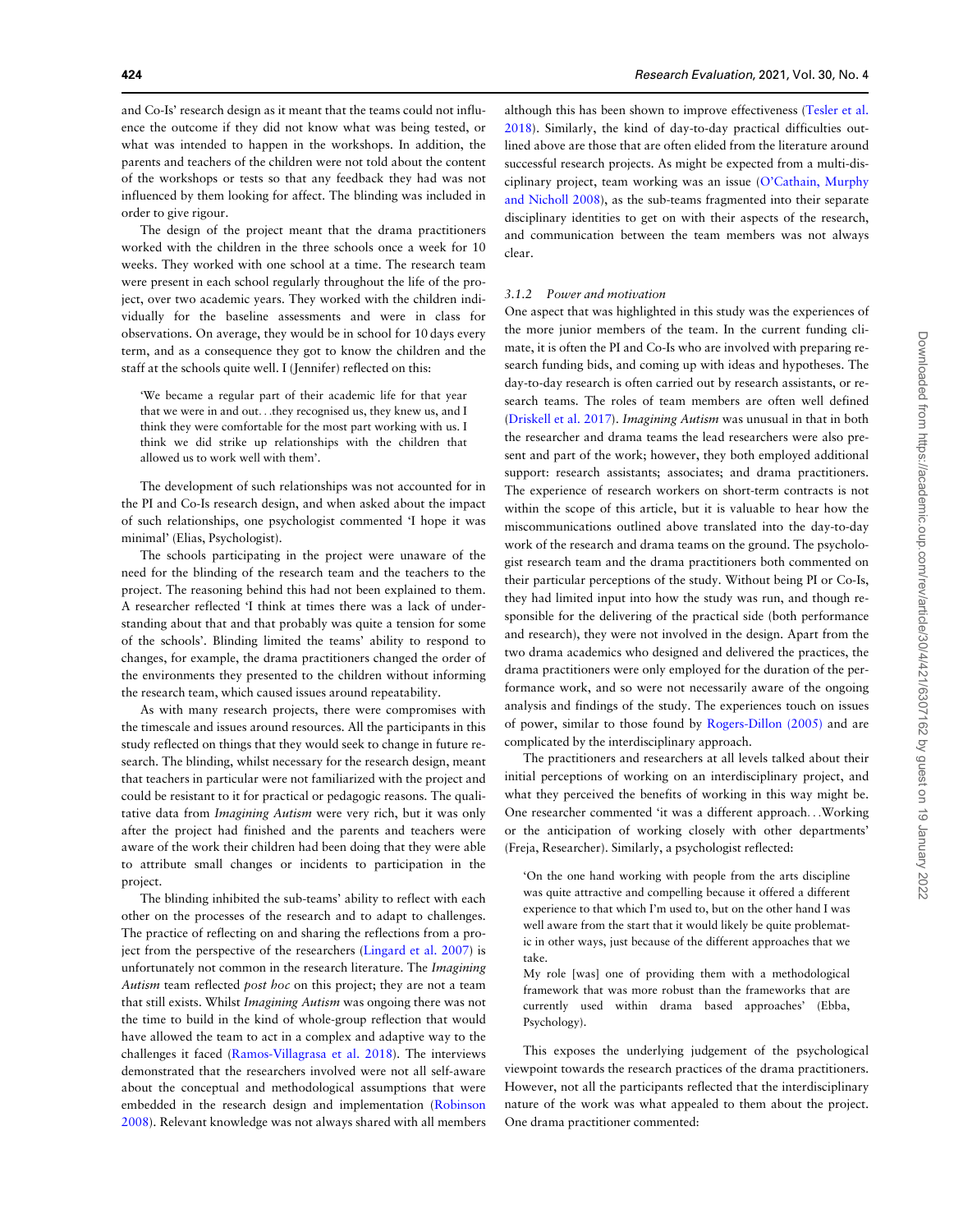'I just sort of felt like there was something really attractive about the sound of the work the actual kind of practitioner work with the children and it would be really creative' (Astrid, Drama).

The Co-Is had more of an overview of the reasoning for wanted to work in an interdisciplinary manner. They described it as:

'Trying to give insights to psychologists about what drama is about and insights to drama practitioners about what the psychology is about and try and knit the two together' (Wilma, Drama).

This description chimes well with what might be anticipated to come from an interdisciplinary team. However, these reasonings were not always evident when the project was ongoing.

'When we were doing it we weren't necessarily aware of the interdisciplinary nature and the psychologists were just these figures that were absent' (Wilma, Drama).

Although, on reflection, after the project the drama practitioners were able to understand better:

'I see why the sciences need artists and the artists need the scientist as it were in trying to evaluate a project like this because the evaluation of theatre is really difficult and people view sciences and use them incorrectly sometimes in order to force what they think to try and make it more...it's about trying to find a way that communicates and is useful for both evaluative goals' (Saga, Drama).

Wilma reflected on the experience of the study, 'I don't think I had any idea what it was going to be like, those evaluations. I think that's one of the reasons I was so naïve about it' (Drama). This practitioner was referring to the assessments that the children undertook, as they were mostly desk-based, could be repetitive, and had to be very formalized.

#### 3.2 Theme two: Language and communication

#### 3.2.1 The words we use

It is commonly accepted (Jeffrey 2003) that different disciplines use different language to discuss research. In addition, individuals have different preferences for the ways in which they communicate, express themselves, and learn (Wurman 1991). Many of the team members discussed difficulties with the terminology and language used between the different sub-teams, and the misunderstandings that had resulted as a consequence. The term misunderstanding is used here to describe a lack of awareness of alternative understandings. I (Jennifer) become intensely aware of this in the first interview where I used the terms 'therapy' and 'education'. My own background is in somatic movement therapy and education (Leigh 2019b) and my doctoral study focussed on work not disimilar from the drama practictioners (Leigh 2012) and as such I expected my use and understanding of the terms to be in tune with that of the drama practitioners. However, within drama these terms have specific meanings and usuages which are not reflected within my own field. In drama, both of the terms 'education' and 'therapy' have particular connotations for particular approaches. Due to differences such as this and the already mentioned issues such as the blinding and separation of the teams, there were tensions around communication. The perceptions of the participants with regards to the study were different, as were at times their intentions behind the work.

Initially, the PI and Co-Is underestimated the difficulties that might arise due to differences in language. One psychologist Co-I commented, 'I was making assumptions that they would understand things that they needed to do' (Ebba, Psychologist). Similarly, a drama Co-I said 'You know, it's crazy, isn't it, as if you're talking in different languages and you're assuming the other person is thinking along the same lines as you. Bit disastrous isn't it [laughs]?' (Wilma, Drama). Ebba went on to say:

'I underestimated I guess the importance of being really clear, explaining why things were important. I assumed that they would know because they did so much of this stuff ... But of course I was speaking a completely different language to them' (Ebba, Psychologist).

As the project went on, such communication became easier, and the study was successful by the measures of both sub-teams—as a pilot for Imagining Autism showing cause to continue the research through clinical trials (Beadle-Brown et al. 2018) and as having impact on individuals as evidenced by case studies (Shaughnessy and Trimingham 2016; Trimingham and Shaughnessy 2016). However, there were certain terms that continued to cause tension between the teams, for example, the labelling of Imagining Autism as an intervention by the psychologists. The drama practitioners did not see their work as an intervention. The word 'intervention' to the drama team 'assumes that there is some kind of condition or disability that has to be remediated' (Wilma, Drama). One psychologist, when questioned on the use of the term agreed that it was disputed by the drama practitioners, but continued to use it when thinking about future work.

#### 3.2.2 Therapy

Another term that caused disagreement was the use of the word 'therapy'. The psychologists understood therapy as a term that meant nothing more than a treatment to relieve a disorder, or in this case, that the intended outcome of participation in Imagining Autism was the amelioration of some of the difficulties associated with autism. My (Jennifer's) understanding of the term would be the intentional use of an approach in order to support an individual work through or address issues that are impacting on their life which is slightly different. 'Drama therapy' is, however, a specific approach to using drama and is based on psychoanalytic theory. Whilst drama therapists were involved with Imaging Autism throughout, and there was a drama therapist on the advisory board, the drama practitioners did not recognize their work as 'drama therapy'. Drama therapists at conferences have responded to the work in this way, suggesting that the children were returned to a space that is prior to or beyond language. There is some potential validity here in the approaches returning the children to a space of play, but Imagining Autism did not undertake a psychoanalytic approach and was not seeking to release emotion or address trauma. The Imagining Autism methods helped children to engage with the social world, and to understand their relation to and within this. The team worked with participants in small groups rather than in the individualized way that is needed for drama therapy. There was no endeavour to work in a psychotherapeutic way, although it would appear from anecdotal data that the methods positively impacted on wellbeing. One practitioner explained:

'Very often what people think we did in Imagining Autism was a kind of drama therapy, it becomes a shorthand that's actually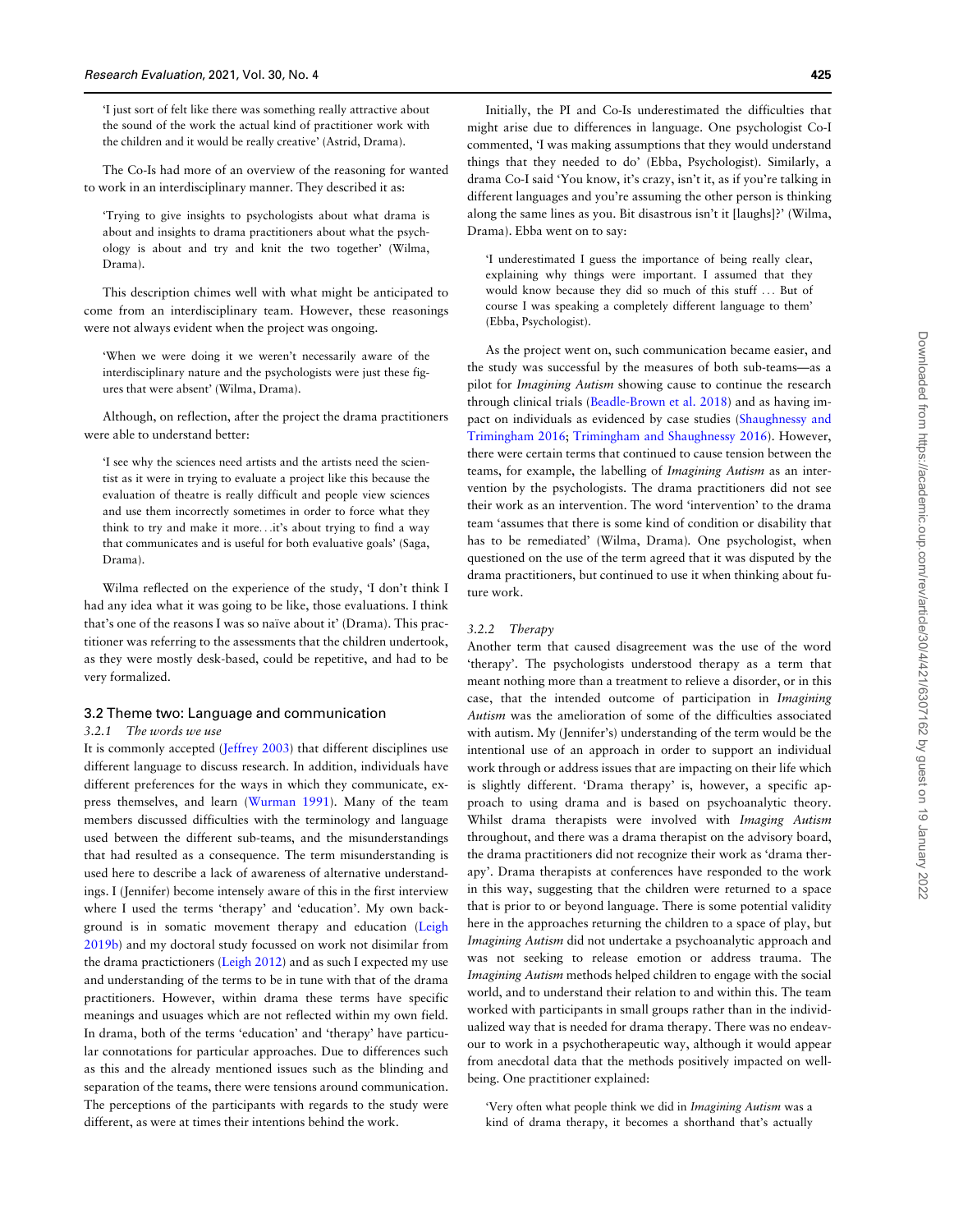totally incorrect and it doesn't identify what are the key elements in the project' (Wilma, Drama).

This shorthand was used by one psychologist throughout and after the project. Describing the drama practitioners and highlighting the differences in the usage of the term therapeutic:

'They are therapists...On argument....implicitly they are performing...a therapeutic role. Even if they don't identify with that...implicitly it may be the case, we hope, that they are providing something of therapeutic value... They are performing a therapeutic role in my opinion' (Elias, Psychologist).

The view of the drama practitioners as therapists was not shared by all the psychologists 'Of course, this wasn't even therapy. This was facilitation they were doing' (Alicia, Psychologist).

Aside from differences in the usage of terminology between disciplines, the boundary between therapy, research, and education in this kind of work is not always clear-cut.<sup>1</sup> One difference between these approaches is the training and support offered to therapists (Rogers 1967) as opposed to that offered to drama practitioners or facilitators. I (Jennifer) reflected:

'The practitioners aren't trained to work therapeutically but actually they might benefit from a lot of that support structure because the work they're doing has therapeutic outcomes and so it has all of those [emotional] costs involved, you wouldn't expect someone doing drama therapy to work for hours and hours and hours and hours without being able to process it afterwards and I think it's the same'.

Looking more widely at artistic approaches used in this kind of context (including music, movement, dance, etc.) whether something is therapeutic or not may depend on the practitioner intention, as well as the participant experience. However, a therapeutic approach implies a specific level of training and support for the practitioner that may not be evident in a purely performance-based approach.

One psychologist pointed out 'We disagree fundamentally about terminology and what we're trying to achieve but we disagree in a very well natured and well-intentioned manner because we all share the same underlying mission' (Elias, Psychologist). In Brian Patrick's terms, the team did have one underlying ethos (Patrick 2006). The lead researchers in Imagining Autism did define an implicit set of conceptual principles (Massey et al. 2006) that underpinned the project. The issues around language and communication seemed to occur most around loose definitions and understanding of the type associated with situated learning within communities of practice (Wenger 1998). These differences in understanding of language exemplify how different disciplines provide different learning situations and produce academics with differing understandings of terms and ways of doing research.

#### 3.3 Theme three: The nature of research

#### 3.3.1 Validity

In addition to the challenges of language and communication already discussed, some of the participants spoke about the differences in the very concepts of research that existed within the team. One psychologist described the concept of practice-as-research as 'very unconstrained and very woolly' (Elias, Psychologist). This view was not unexpected by the drama practitioners, who had initiated the collaborative study in order to benefit from a rigorous evaluation.

'And the idea of evaluating it just seemed a real step forward because having worked in the arts...we all know as arts practitioners that this stuff works, we know it but you can't convince a psychologist unless they've got their evaluations. And you will ask any practitioner who works with special needs children in the arts and they will say it works, you know. Ask parents. This is all anecdotal evidence' (Astrid, Drama).

The psychologists and drama practitioners had different understandings of what constituted research. For example, the idea of practice-as-research (Trimingham 2002; Thomson 2003; Nelson 2006) whilst still contested within drama, is an accepted mode of practice, whereas it is not recognized within psychology. Similarly, there were misunderstandings of the nature of devised improvised performance. Again, as with language and terminology, we are using the word misunderstanding to denote a lack of awareness of alternative understandings. Expectations from the psychologists and researchers might have been of a play with a set script, which led to confusions over why the drama practitioners altered the research schedule. For the drama practitioners it was inconceivable to do the same thing twice as that is not the nature of improvised performance. As mentioned previously, practice-as-research is an accepted methodology within drama, and has been for over 15 years. The drama brought fluidity, flow, and creativity that gave access to areas of human experience that are hard to access within a laboratory. However, what is considered valid in one discipline is not within another. The 'role' of the psychologist and research teams in this study was to provide the tools to evidence the change that the drama practitioners, parents, and teachers saw happening. 'The data has to be strong enough to show it to the scientific world otherwise we don't get any more funding to keep exploring' (Elias, Psychologist). Elias went on to explain one tension between drama and psychology was the tendency to talk about it before there was conclusive evidence.

'We know we haven't got enough evidence to say for definite that it makes a change for people, children, not even all children, not even some children of certain types. We haven't got enough data yet' (Elias, Psychologist).

Alicia rationalized the difference in approaches:

'It's this idea that there is this track for them of Practice as Research. That is how they do their research, but for us we're evaluating practice. So it's research of practice' (Alicia, Psychologist).

#### 3.3.2 Changing minds

The collaboration did change the opinions of some of those involved. One psychologist commented:

'I am shifting a little bit. My initial approach really was very reductionist and it was like, we must approach or identify particular elements that we really think are driving the change, if change exists at all. But as time has moved on, I've recognised that we don't really have the capability at this point to confidently identify individual drivers that we then control for, if you like, in the next day. We might just have to take the intervention holistically as it is' (Elias, Psychologist).

Elias had changed ways of thinking on how possible it would be to say scientifically what was working when the drama practitioners were working with the children, but had not changed the language that was used to describe it—still using the word 'intervention'. The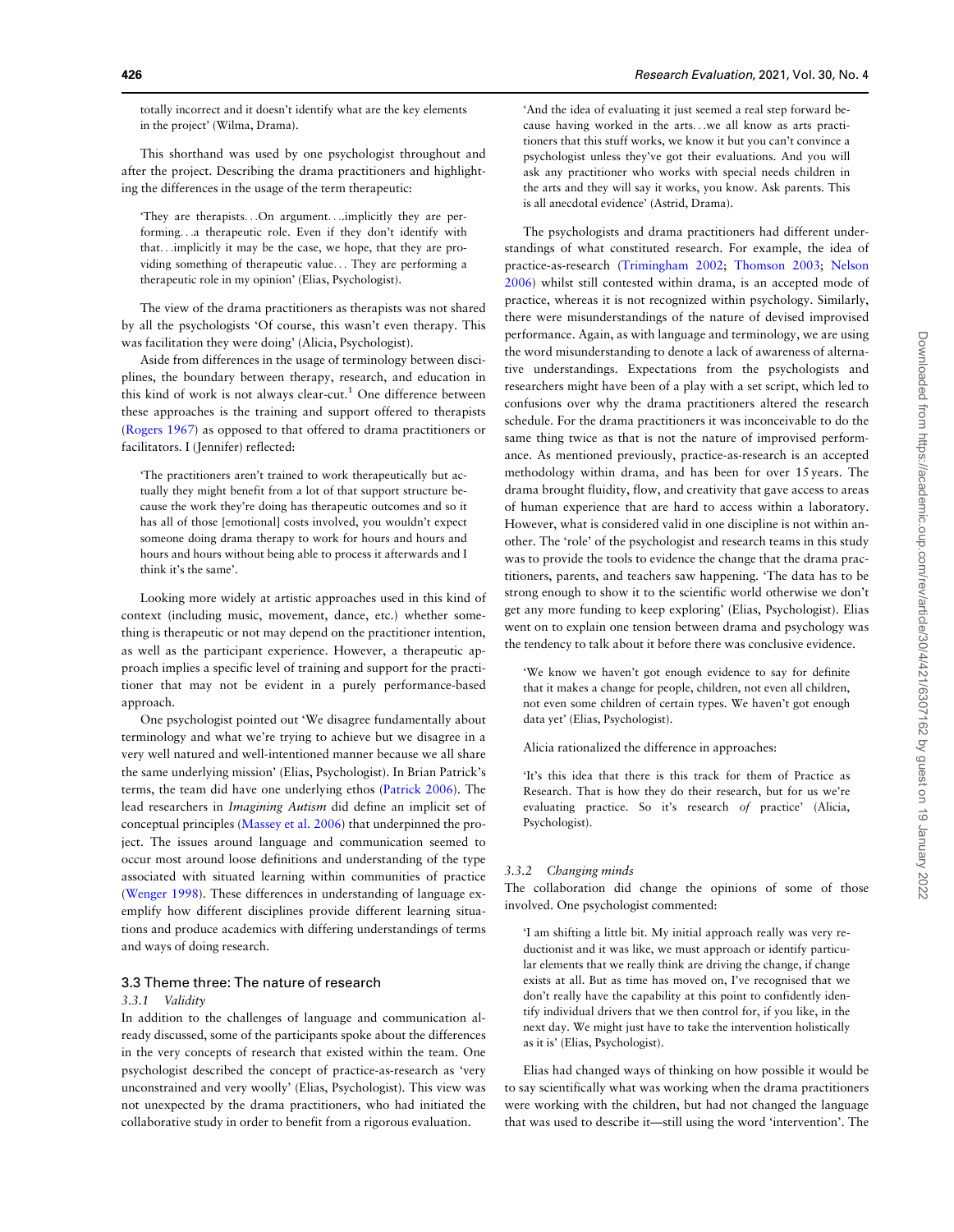experience of collaborating had not changed the view of what counted as research, more the idea of what was researchable. Interdisciplinary or collaborative research can provide opportunities for personal growth, and allow academics to change their thinking (Leibowitz, Ndebele and Winberg 2014).

One of the aspects that the participants talked about in this study was the approach to working with children taken by the practitioners. This approach was the 'black box' that was to be evaluated and considered by the psychologist teams. The drama practitioners valued the creativity and freedom that underlined their work, identifying its nature as improvisational performance, rather than therapeutic or an intervention. One reflected:

'You have to have a certain type of practitioner who is able to work in the way that we did and by that I mean someone who I think is really important to be trained or have background in an improvisational nature...I don't know if there is any training for that energy that is a kind of emotional landscape you get with a group of people' (Wilma, Drama).

This novel approach was recognized by members of the psychology team: Alicia (Psychologist) reflected that the project 'brought home the importance of engaging creatively and imaginatively with children with autism', yet she also reported that one can 'easily lost and so easily confused if you're thinking about a text book definition of autism' (Alicia, Psychologist). This type of practitioner approach and the support for practitioners and researchers working with vulnerable groups is something that could be focussed on more explicitly within research projects.

#### 4. Discussion

The findings from this research reiterate that in interdisciplinary research, it is vital when designing and evaluating research to ensure that there are mechanisms to ensure that communication is clear, and that there are spaces within the project design for communication to happen across all levels. This finding echoes that by Nancarrow et al. (2013) who identified communication as both the most important characteristic in an interdisciplinary team, and two of the top three challenges that face them. Similarly, Lakhani Benzies and Hayden (2012) reported communication to be one of the seven attributes necessary within a successful interdisciplinary team. Whilst communication is vital for any team, in an interdisciplinary one it is particularly easy for misunderstandings to occur. Each discipline is likely to have its own assumptions of how research is carried out, but these are not necessarily shared by another (Massey et al. 2006; O'Cathain, Murphy and Nicholl 2008). In the case study presented here, whilst the initial project was created to be interdisciplinary, and has been described as such within the literature (see Beadle-Brown et al. 2018), in fact, it combined the work and perspectives from three different sub-teams. Whilst it may have been interdisciplinary at the level of the PI and Co-Is where they created a group identity, the individual researchers instead maintained the small group identities from the teams that they were in. Instead of a collective understanding, there was fragmentation, a process that is considered as 'internal insularity' (Dervin et al. 2003). The misunderstandings around repeatability exemplify this—for the artists it was inconceivable that a participatory performance would be the same twice. The psychologists did not explain that for their understandings of rigour, the order and content of the sessions needed to be identical. If the practical and epistemological details

had been discussed and clarified at the outset of the planning, and space allowed within the research design to allow for ongoing discussions around this, then the needs of all parties could have been built into and accommodated within this research design. However, in order for this to occur, there would have needed to be a recognition of the disciplinary differences in understandings of the nature and concepts of research, and in addition to clarifying and working through misunderstandings at the level of the PI and Co-Is, this research shows that it is vital to ensure that the operational researchers and practitioners are also kept in the communication loop, and space is allowed for communication between and with them to avoid instances where research measures are forgotten, or meanings misunderstood.

Similarly, the experiences of researchers are not always valued or documented in the way that the experiences of the research participants are valued. In the arts, practice-as-research is an accepted research paradigm (Trimingham 2002), where such experiences are not only valued but are integral to the research outcomes, however, within the social sciences this approach is less known. In addition to the explicit impact of collaboration within the interdisciplinary teams such as research outputs in the form of papers, conferences and the like, it may be that there are also more subtle impacts.

Many lessons were learned from the practical challenges that were faced in Imagining Autism. Fundamentally, many of these challenges would have been prevented if the team had been allowed space in the research design to discuss and address the underlying epistemological differences between drama and psychological approaches to and understandings of research. This would have allowed the psychologists to design effective evaluation measures that accounted for the improvised nature of the drama work, and ensured that the drama practitioners understood and knew the variables that their improvisation had to be contained by (e.g. content, order of delivery, etc.). In addition, ongoing communication and opportunities for reflection between the two teams would have allowed them to be blinded to the elements that they needed to be whilst ensuring that the schools involved had a seamless relationship with the university throughout the project. One of the things I (Jennifer) struggled with whilst working on the project was the large gap between the embodied, holistic, and fluid nature of the drama work with the sessions, and the rigid, regimented, and traditional work of the research evaluations. The PI and Co-Is of the project may have been subject to what de Bruin and Morgan (2019: 7676) term '"false consensus effects," such that they perceive their own behaviour as typical for people in general even when it is not'. They did not realize that others, not expert in their own specialism, would not think or understand concepts in the same way as they did.

The data highlight that doing interdisciplinary research is a social project, which upsets or potentially uproots existing conceptualizations of selves and group identities. Identity in essence is the process of a person categorizing or identifying oneself with specific characteristics. A person chooses to belong and fit, and therefore knows to belong to a social category or group (Hogg and Abrams 1988), in this case a specific discipline. In simple terms, we choose the group that we identify with easiest and best, and then reinforce our identity by adjusting our behaviours and appropriating the communalities of that group. Identity theorists, however, view identity as role-based and therefore dependent on contextual and social circumstances. By occupying a role we enact perceptions, expectations, and behaviours that we consider relevant to that specific role. We remain individuals with our unique outlooks and views, but are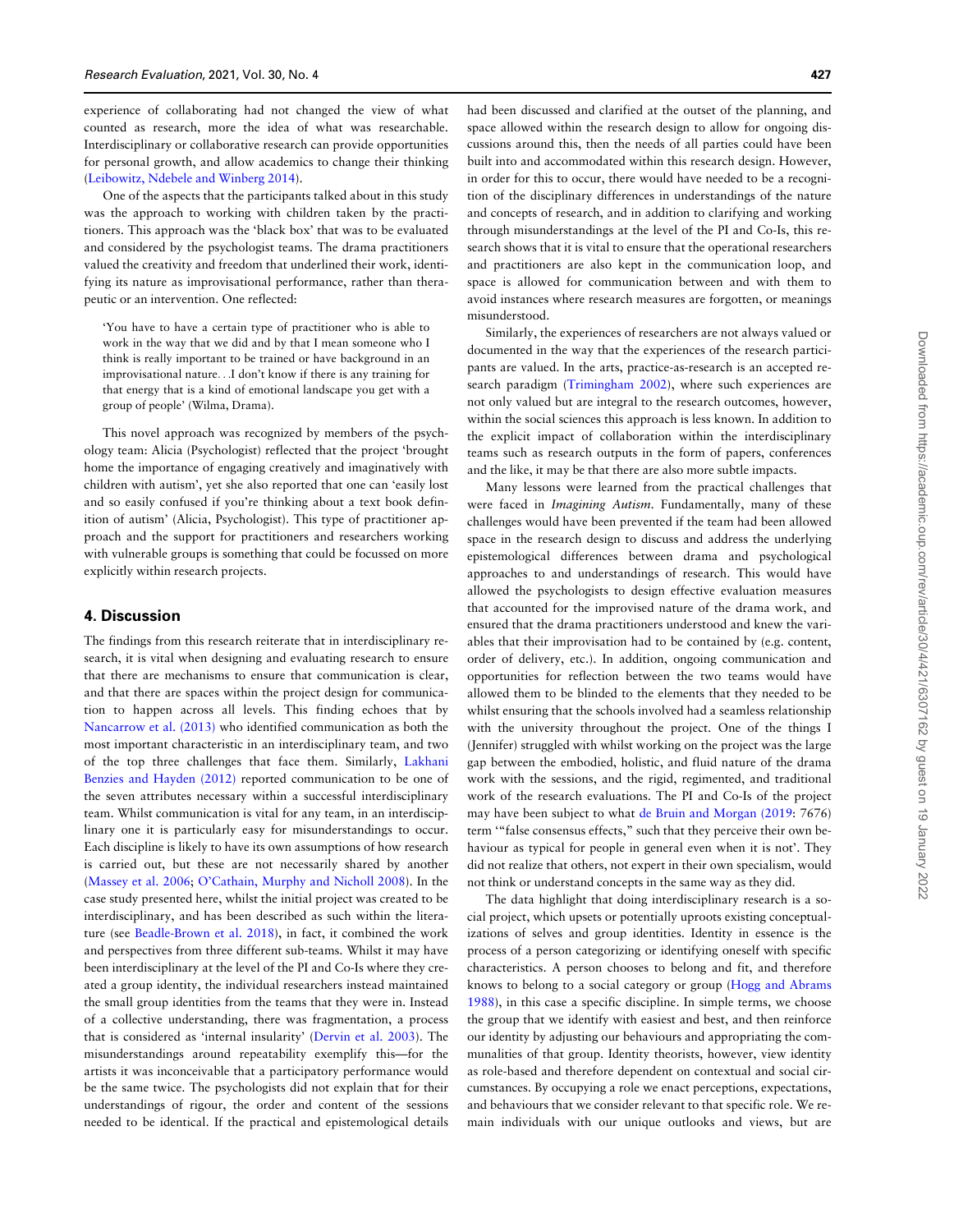connected to others through the performance and enactment of the same role (Stets and Burke 2000). So, through encountering colleagues with different epistemological and philosophical outlooks and through practically engaging with those in a project like the one described here, the individuals are faced with redefining specific characteristics and entire categories.

As has been shown, challenges of interdisciplinarity include the tacit norms that prevent interaction between disciplines, and challenges of interaction—that is communicating across disciplines. Communication can prove challenging, both during a project and throughout its dissemination (Moti 1997; Jeffrey 2003; Massey et al. 2006; Gewin 2014). Such difficulties are inherent in any collaborative exercise, but with interdisciplinary projects, the fundamental epistemological beliefs of the collaborators—the understandings that they hold true about knowledge and the ways to increase that knowledge may be in opposition (Klein 1990). Jeffrey (2003) argues that interdisciplinary work cannot merely be 'bolted on' to existing research paradigms, but requires substantial and rigorous preparation and training and consequently, appropriate allocation of resources. The allocation of time and money to the development of interdisciplinary research is also a factor discussed in Lingard et al. (2007). They stated that for an interdisciplinary team and group identities to develop effectively, individual members must be socialized into their community of practice accordingly, a process that ultimately requires time and money (Lingard et al. 2007). Massey et al. (2006) and O'Cathain, Murphy and Nicholl (2008) report on mixed-methods research and highlight the implications for methodological decisions and team working. What becomes clear in both reports is the necessity for clear communication and a deep commitment to the research cause in order to overcome superficiality and fragmentation that seem to underpin interdisciplinary research work. As a consequence, it makes sense to allow time and space within any interdisciplinary research design to allow for the ongoing communication necessary for successful research, and any evaluation of interdisciplinary research should look for such a measure. Further to this, we wonder whether reflection and reflexivity are the keys to achieving this, as reflexivity within teams has a positive impact (see Robinson 2008; Hedman-Phillips and Barge 2017; Tesler et al. 2018) and allows for adaptability, change, and resolution of problems.

#### 5. Conclusion

This article highlights the importance of individual experiences of researchers at all levels of seniority within interdisciplinary research, and as such has potential implications for research design and evaluation. It is novel in its use of a phenomenological and autoethnographic perspective for research evaluation. Whilst there are many ways to evaluate research from metrics (Ma and Ladisch 2019) to concept hierarchies (Mårtensson et al 2016), our work seeks to humanize the evaluation of research and highlight the experiences of those involved in the practical implementation of research.

Our conclusions are that it is important that when designing or evaluating interdisciplinary research the PI, Co-Is, and all members of the wider research team are allowed sufficient space and time to reflect and communicate around disciplinary differences in understandings, and to allow for communications to happen throughout the team. Even if a project is conceived as interdisciplinary, and funded and designed as such, there may still be practical and logistical challenges associated with implementing interdisciplinary research. If we can anticipate such challenges, then as we design and evaluate the design of such projects we can build into an interdisciplinary project the time and opportunity to clarify communication, reflect on experiences and adapt our research as needed, maximizing the potential of such a study. Setting up time and spaces for this in proposed research projects, for example, in the form of regular meetings to reflect on an ongoing project from personal perspectives rather than rushing through an agreed agenda, could be a mark for an awarding body to determine that the PI and Co-Is are aware of the challenges that particularly effect interdisciplinary projects. This approach would enable a mechanism by which funders could review potential research projects as well as enable them to be more successful on a practical level, and impact on individuals by allowing them to feel heard, supported, and to contribute to their full capacity.

Hindsight is an extremely valuable tool with respect to any research project, and an opportunity to take stock or debrief allows for reflection on experiences, to make sense of them, and to consider how things might change things moving forward. Researching the experiences of individuals within the larger interdisciplinary and smaller disciplinary groups allowed us to explore how group identity was felt and experienced. The elements of reflection and evaluation are necessary in order to work reflexively, that is to reflect and then to enact change. However, such time to reflect is not always allowed for in the busy academic schedule of working, applying for grants, reviewing grants, and disseminating results. In addition, the more challenging, and sometimes problematic aspects of research are often elided from the publications that share results and findings. The team members said in the interviews that they had not taken time to reflect directly on the fundamental differences between the two approaches to and of research before. This project allowed time for reflection, for understanding, and for all involved to reflect on what had been achieved and how they might improve on their work in the future. Only then did it become evident that interdisciplinarity needs to be formally planned (Jeffrey 2003) in order to genuinely assimilate disciplinary practices (Dervin et al. 2003).

Anyone proposing to work in an interdisciplinary capacity, therefore, has to remain open to change and to different ways of expressing and communicating to those that they are habitually comfortable with (Wurman 1991) and to design in opportunties for this to happen. This is vital not only for the participants of research, but the researchers themselves. Rubbing up against epistemological beliefs and practices contrary to those found within one's own discipline can be uncomfortable, but these uncomfortable experiences are the places of liminality, where learning takes place (Meyer and Land 2005). In an interdisciplinary project, it is not just the results and the outcomes that matter, but the process of meaning-making, and the journey to how those meanings were made (Latour 1999). As such, interdisciplinarity is the process of synthesis of disciplines, not a subject matter or a body of content (Klein 1990), and for this integration to happen there needs to be regular and clear communication, and strong collaborative leadership (Gray 2008). But interdisciplinarity is also a project of self and identity, of belonging to a group, of sharing the same identifiers—or not. And it is this aspect of work that certainly needs to be developed further when it comes to the exploration of interdisciplinary research teams.

By foregrounding the lived experiences of those involved in carrying out the research, it is possible to learn from the evaluation and to take these lessons forward when designing new or further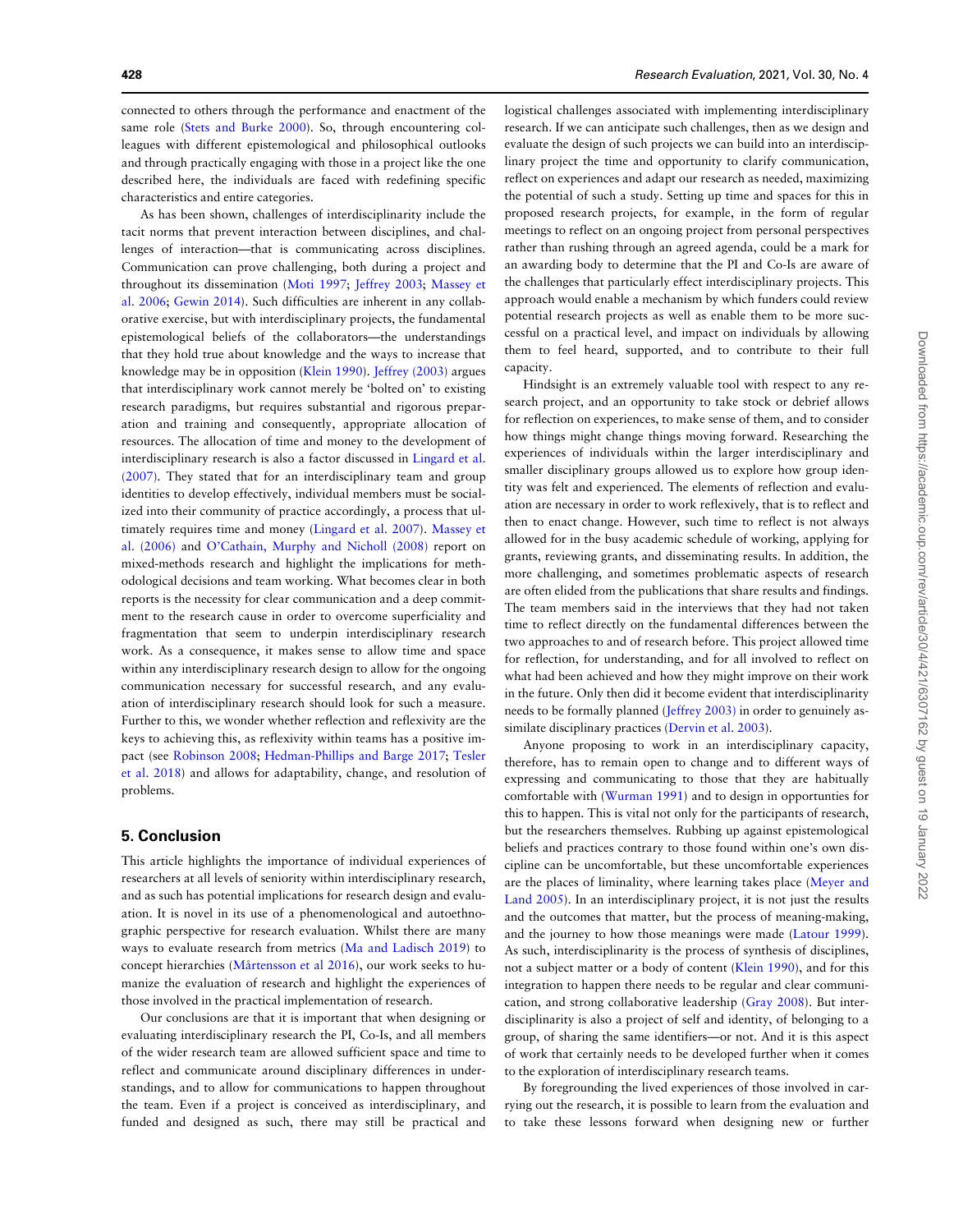research projects. For those involved in evaluating research applications, particularly interdisciplinary research projects, a key factor to consider is whether the plan incorporates a reflective element along with time and space for the interdisciplinary teams to communicate effectively.

#### Acknowledgements

We would like to acknowledge and thank all the original members of the Imagining Autism project, along with the participants and their families. We would also like to thank the editorial team and our reviewers for their time and helpful feedback making this a much stronger and more cohesive article.

Conflict of interest statement. None declared.

#### Notes

1. This is the subject of a forthcoming book Leigh (2023) 'The boundaries of research: Between qualitative research, art, education, therapy and science' to be published by Bristol University Press.

#### **References**

- Beadle-Brown, J., Wilkinson, D., Richardson, L., Shaughnessy, N., Trimingham, M., Leigh, J., Whelton, B., and Himmerich, J. (2018) 'Imagining Autism: Feasibility and Impact of a Drama-Based Intervention on the Social Communicative and Imaginative Behaviour of Children with Autism', Autism: International Journal of Research and Practice, 22: 915–27.
- Bossio, D., Loch, B., Schier, M., and Mazzolini, A. (2014) 'A Roadmap for Forming Successful Interdisciplinary Education Research Collaborations: A Reflective Approach', Higher Education Research & Development, 33: 198–211.
- Brinkmann, S., and Kvale, S. (2015) InterViews: Learning the Craft of Qualitative Research Interviewing. Thousand Oaks, CA: Sage
- Brown, N. (2019a) 'Identity Boxes: Using Materials and Metaphors to Elicit Experiences', International Journal of Social Research Methodology, 22: 487–501.
- Brown, N. (2019b) '"Listen to Your Gut": a Reflexive Approach to Data Analysis', The Qualitative Report, 24: 31–43.
- Carayol, N., and Thi, T. U. N. (2005) 'Why Do Academic Scientists Engage in Interdisciplinary Research?', Research Evaluation, 14: 70–9.
- Chang, H. (2016) Autoethnography as Method. Abingdon: Routledge.
- de Bruin, W., and Morgan, M. G. (2019) 'Reflections on an Interdisciplinary Collaboration to Inform Public Understanding of Climate Change, Mitigation, and Impacts', Proceedings of the National Academy of Sciences of the United States of America, 116: 7676–83.
- Dervin, B., Foreman-Wernet, L., and Lauterbach, E. (2003) Sense-Making Reader: Selected Writings of Brenda Dervin. Cresskill, NJ: Hampton Press.
- Driskell, T., Driskell, J., Burke, C. S., and Salas, E. (2017) 'Team Roles: A Review and Integration', Small Group Research, 48: 482–511.
- Fiore, S. (2008) 'Interdisciplinarity as Teamwork: How the Science of Teams Can Inform Team Science', Small Group Research, 39: 251–77.
- Friedman, J., and Worden, E. A. (2016) 'Creating Interdisciplinary Space on Campus: Lessons from US Area Studies Centers', Higher Education Research and Development, 35: 129–41.
- Frodeman, R., Klein, J. T., and Mitcham, C. (eds) (2010) The Oxford Handbook of Interdisciplinarity. Oxford: Oxford University Press.
- Gadamer, H. (1990/1960) Truth and Method, 2nd rev. edn. New York: Crossroad.
- Geschwind, L., and Melin, G. (2016) 'Stronger Disciplinary Identities in Multidisciplinary Research Schools', Studies in Continuing Education, 38: 16–28.

Gray, B. (2008) 'Enhancing Transdisciplinary Research through Collaborative Leadership', American Journal of Preventative Medicine, 35: S124–S132.

371–3.

- Greckhamer, T., Koro-Ljungberg, M., Cilesiz, S., and Hayes, S. (2008) 'Demystifying Interdisciplinary Research', Qualitative Inquiry, 14: 307–31.
- Halfpenny, P., and Miles, I. (1993) 'Evaluating Interdisciplinary Social Science Initiatives: Experiences from the UK', Research Evaluation, 3: 134–50.
- Hall, K., Stokols, D., Moser, R., Taylor, B., Thonquist, M., Nebeling, L., Ehret, C. C., Barnett, M. J., McTiernan, A., Berger, N. A., Goran, M. I., and Jeffrey, R. (2008) 'The Collaboration Readiness of Transdisciplinary Research Teams and Centers', American Journal of Preventative Medicine, 35: S161–S172.
- Hare, L. R., and O'Neill, K. (2000) 'Effectiveness and Efficiency in Small Academic Peer Groups', Small Group Research, 31: 24–53.
- Harpham, G. G. (2015) 'Defending Disciplines in an Interdisciplinary Age', College Literature: A Journal of Critical Literary Studies, 42: 221–40.
- Hedman-Phillips, E., and Barge, J. K. (2017) 'Facilitating Team Reflexivity about Communication', Small Group Research, 48: 255–87.
- Hogg, M. A., and Abrams, D. (1988) Social Identifications: A Social Psychology of Intergroup Relations and Group Processes. London: Routledge.
- Jacob, W. J. (2015) 'Interdisciplinary Trends in Higher Education', Palgrave Communications, 1: 15001.
- James, A. (2013) 'Seeking the Analytic Imagination: Reflections on the Process of Interpreting Qualitative Data', Qualitative Research, 13: 562–77.
- Jeffrey, P. (2003) 'Smoothing the Waters: Observations on the Process of Cross-Disciplinary Research Collaboration', Social Studies of Science, 33: 539–62.
- Keyton, J., and Heylen, D. (2017) 'Pushing Interdisciplinary in the Study of Groups and Teams', Small Group Research, 48: 621–30.
- Klein, J. (1990) Interdisciplinarity: History, Theory, and Practice. Detroit: Wayne University State Press.
- Klein, J. (2008) 'Evaluation of Interdisciplinary and Transdisciplinary Research: A Literature Review', American Journal of Preventative Medicine, 35: S116–S123.
- Lakhani, J., Benzies, K., and Hayden, K. A. (2012) 'Attributes of Interdisciplinary Research Teams: A Comprehensive Review of the Literature', Clinical Investigative Medicine, 35: E260–E265.
- Latour, B. (1999) Pandora's Hope: Essays on the Reality of Science Studies. Cambridge, MA: Harvard University Press.
- Laudel, G. (2006) 'Conclave in the Tower of Babel: How Peers Review Interdisciplinary Research Proposals', Research Evaluation, 15: 57–68.
- Leder, D. (1990) The Absent Body. Chicago, IL: University of Chicago Press. Leibowitz, B., Ndebele, C., and Winberg, C. (2014) 'It's an Amazing Learning Curve to Be Part of the Project': Exploring Academic Identity in Collaborative Research', Studies in Higher Education, 39: 1256–69.
- Leigh, J. (2012) 'Somatic Movement and Education: A Phenomenological Study of Young Children's Perceptions, Expressions and Reflections of Embodiment Through Movement', PhD thesis, University of Birmingham, Birmingham UK.
- Leigh, J. (2016) 'An Embodied Perspective on Judgements of Written Reflective Practice for Professional Development in Higher Education', Reflective Practice: International and Multidisciplinary Perspectives, 17: 72–85.
- Leigh, J. (2017) 'Experiencing Emotion: Children's Perceptions, Reflections and Self-Regulation', Body Mind and Dance in Psychotherapy, 12: 128–44.
- Leigh, J., ed. (2019a) Conversations on Embodiment across Higher Education: Research, Teaching and Practice. Abingdon: Routledge.
- Leigh, J. (2019b) 'Exploring multiple identities: An embodied perspective on academic development and higher education research', Journal of Dance and Somatic Practices. 11(1):99–114. DOI:[https://doi.org/10.1386/jdsp.11.](https://doi.org/10.1386/jdsp.11.1.99_1) [1.99\\_1](https://doi.org/10.1386/jdsp.11.1.99_1)
- Leigh, J. (2019c) 'An Embodied Approach in a Cognitive Discipline', in Time and Space in the Neoliberal University: Futures and Fractures in Higher